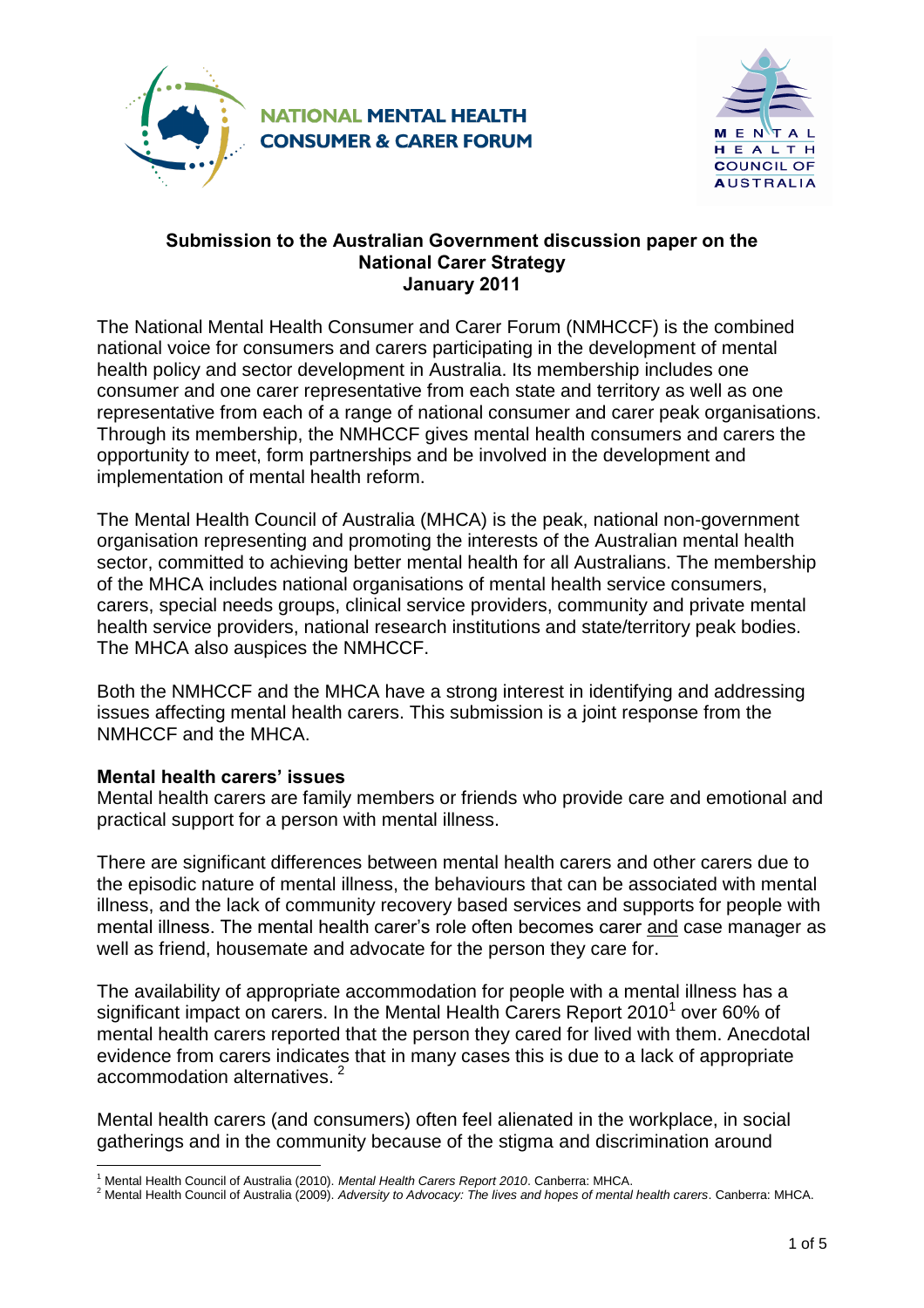mental illness. Many mental health carers do not identify themselves as carers to avoid social stigma and discrimination.<sup>3</sup>

Mental health professionals and community workers have varying levels of understanding about mental health carers' involvement in the lives of the people they care for. Mental health carers report that there is a lack respect for, and recognition of, their caring role and that clinicians, mental health professionals and others have been unwilling to listen to their concerns, frequently excluding carers from treatment planning.<sup>4</sup>

Caring for someone with a mental illness can have a significant financial impact. Carers who have access to Centrelink benefits (Carer Payment and/or Carer Allowance) have reported that the benefits are insufficient to cover the costs associated with caring for someone with a mental illness. There are a great number of mental health carers who report difficulties accessing Centrelink benefits. The questions on Centrelink application forms currently emphasise physical disability and are not applicable to caring for someone with a mental illness.<sup>5</sup>

People with other disabilities often have coexisting mental health problems, such as depression and anxiety. Given the high occurrence of mental illness across the disability sector, significant input from mental health carers and the broader mental health sector would improve the validity of the National Carer Strategy.

# **The National Carer Strategy discussion paper**

The NMHCCF and the MHCA strongly support the development and implementation of a National Carer Strategy that delivers practical benefits to carers. The discussion paper is a significant start to this process. Broad comments about the paper are below.

The paper does not currently define the term "carer". We support the use of a nationally agreed definition, such as the one proposed in the Commonwealth's Carer Recognition Bill 2010. Noting that care is rarely provided by only one person, we suggest that the definition also include other family members, including young carers, and wider networks of friends.

The paper should also consider issues for specific groups. We particularly encourage discussion and actions in the Strategy about mental health carers, as their needs and issues are quite distinct from other carers.

We also encourage discussion in the Strategy about key issues for mental health carers such as lack of staff training and understanding of the effects of psychosocial disability, and systemic issues, for example, inappropriate procedures and forms from government agencies.

#### **Accessing the discussion paper and consultation sessions**

We have some concerns about carers' ability to access to the discussion paper and consultation sessions.

l <sup>3</sup> House of Representatives Standing Committee on Family, Community, Housing and Youth (2009). *Who Cares...? Report on the*  inquiry into better support for carers. Canberra: The Parliament of the Commonwealth of Australia.

<sup>4</sup> Mental Health Council of Australia (2009). Op. cit.; Mental Health Council of Australia (2010). Op. cit.

<sup>5</sup> Mental Health Council of Australia (2009). Op. cit.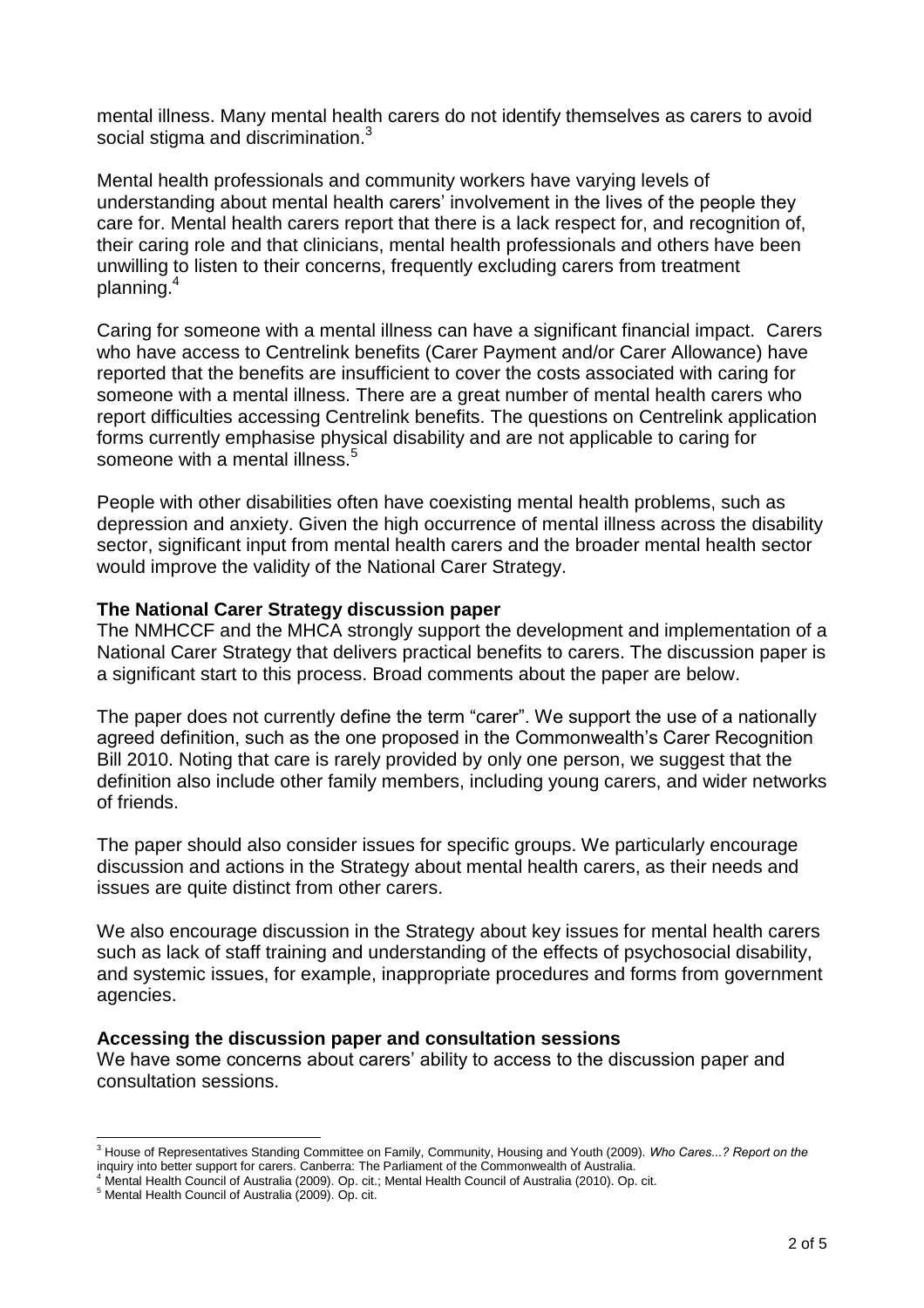Carers with low incomes may not have internet access and rural and remote carers may only have dial up internet connections, which would have made it difficult for them to download the discussion paper.

Exclusively using Carers Australia to host carer consultation sessions would have limited the number of carers involved to those who belong to, or are in contact with, Carers Australia. The use of a consortium or a wider range of organisations would have provided a more complete picture.

We encourage future consideration of strategies for more accessible and inclusive consultations on the Strategy.

# **Actions following the discussion paper consultation**

Carers comment regularly that while they are often consulted, very little comes of that consultation in terms of feedback or any real and discernible change to their circumstances.

To address this issue, the National Carer Strategy must be appropriately funded, with funding tied to Strategy goals and specific outcomes. The Strategy should be linked to a comprehensive implementation plan and accountability measures.

We suggest that there should also be a national publicity campaign that highlights the goals and actions of the Strategy and raises awareness about carers and caring and the services and supports available to carers.

### **Specific comments about the discussion paper goals and dot points**

#### **Goal 1 – Better recognition for carers**

We suggest the goal be changed to "Goal 1 – Better recognition and inclusion of carers"

Suggested inclusions and changes to the dot points are noted below in italics.

Dot point 2: Carers being actively consulted and their needs*, and the needs of the person they care for,* be considered in the development and implementation of policies and services affecting them *and the person they care for*.

Dot point 3: Carers being recognised by health and community care professionals as being *an integral part of the care team*.

Dot point 4 (new): *All professionals involved with people with a mental illness (e.g. police, court officials, Centrelink workers, housing officials, school teachers) should receive education about mental health and carers.*

#### **Goal 2 – Better support to help carers work**

We suggest the goal be changed to "Goal 2 – Better support to help carers train and continue in education and work"

This change would make this goal more inclusive of carers who are under 18; it also encourages the support of carers in learning, training, education and work throughout their lifespan.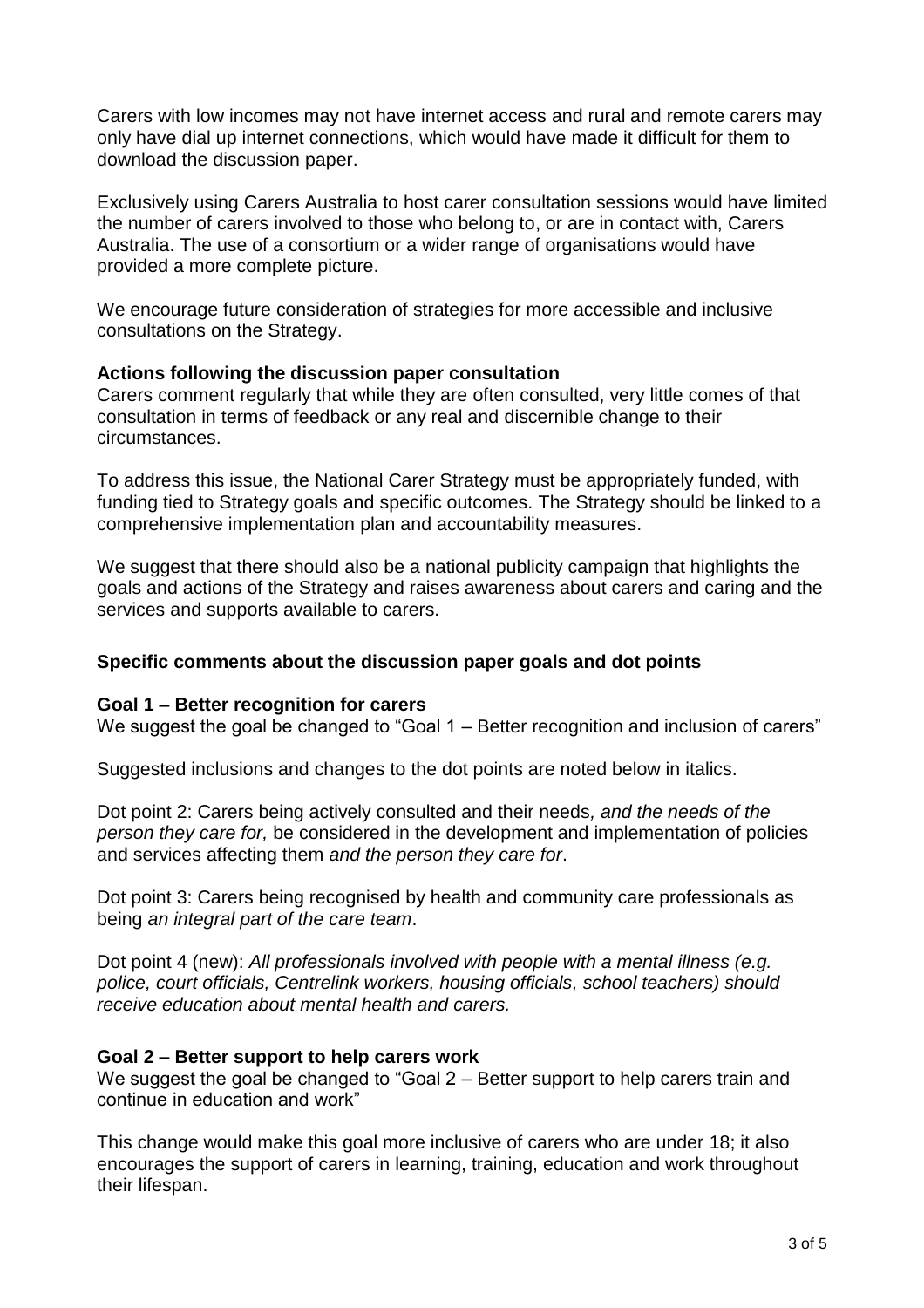Dot point 1: Carers being supported to balance caring, *education, training* and work responsibilities at all stage of *the carer's life*.

Dot point 3 (new): *Revision of, or a separate form for, mental health carers to access Centrelink benefits.*

Dot point 4 (new): *Increase mental health awareness in workplaces and schools to reduce stigma and discrimination.*

Dot point 5 (new): *Provide appropriate accessible services for the person being cared for to enable carers' continued involvement in work and education.* 

Also include Dot point 1 from Goal 4.

### **Goal 3 – Better information and support for carers**

Include Dot point 2 from Goal 4.

#### **Goal 4 – Better education and training for carers**

We have suggested that dot points from this goal be included in Goal 2 and Goal 3, making this goal obsolete.

#### **Goal 5 – Better health and wellbeing for carers**

Dot point (new): *Review of Centrelink and tax laws to remove penalties applied to carers who provide independent accommodation support for the person they care for.*

#### **Goal (new) – Individual service and system wide accountability**

Dot point 1 – *Improved data collection and research on carers' needs to support service improvement and development.*

Dot point 2 – *Individual service and service wide independent accountability systems in place to inform policy, procedures and service provision.*

#### **Data collection**

l

In terms of data collection for analysis of responses (**Other Information** section in the discussion paper), we suggest that location data be standardised in future to allow comparison with other collections of carer data.

Instead of using the self description choices of "metro / rural / regional / remote" we encourage you to consider using the ABS Accessibility Remoteness Index of Australia Plus (ARIA+) to clearly define the locations of carers, as identified by their postcodes. ARIA+ is a commonly used, nationally consistent measure of geographic remoteness.<sup>6</sup>

<sup>&</sup>lt;sup>6</sup> Information about ARIA+ can be found at:<http://www.abs.gov.au/websitedbs/D3310114.nsf/home/remoteness+structure>